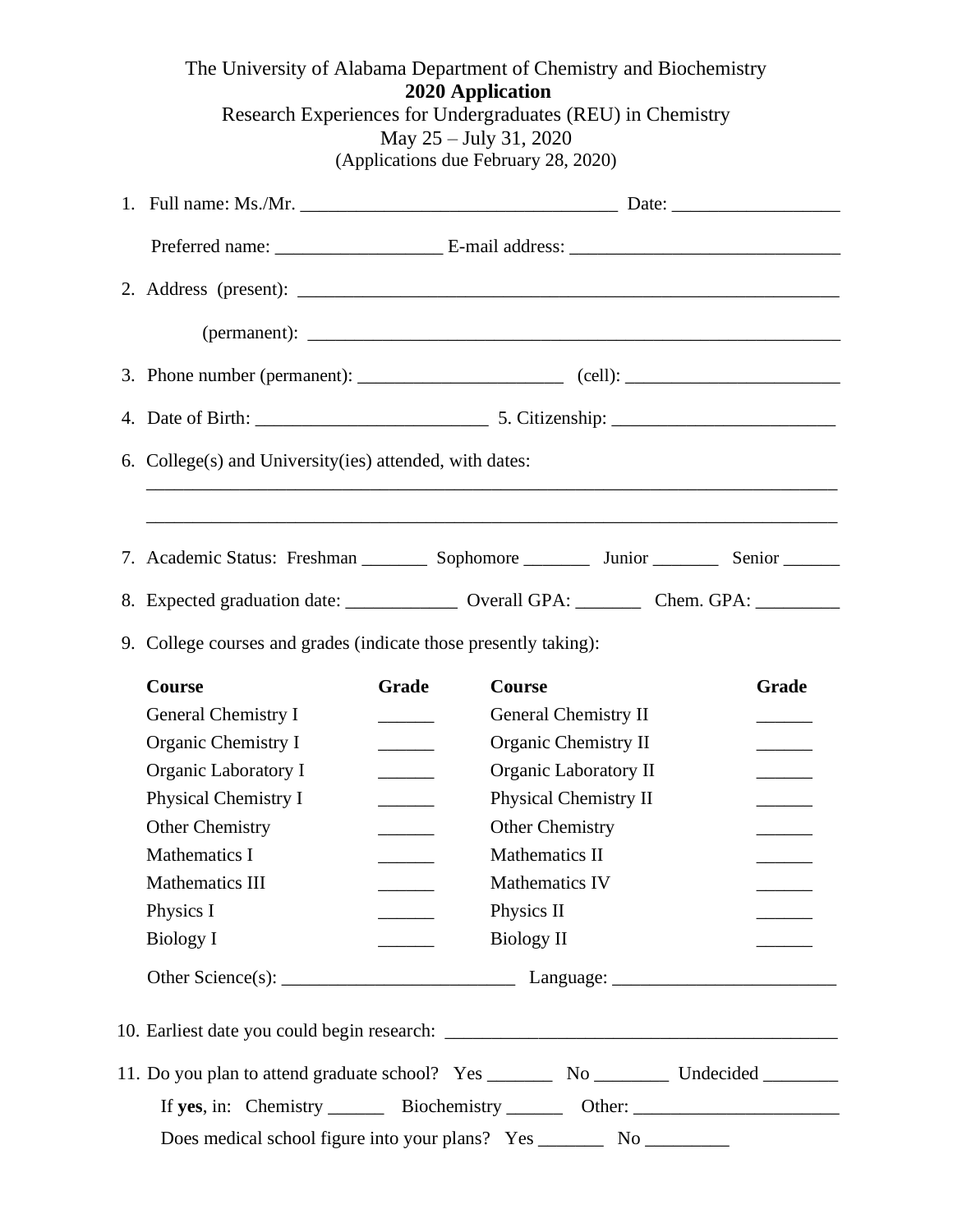12. Name, title, and address of two individuals you have asked to write letters of recommendation (include at least one person who can comment on your laboratory skills):

| Name, Title | Address |  |
|-------------|---------|--|
|             |         |  |
| Name, Title | Address |  |

## Send application and letters to: Monika Agin [\(mjagin@ua.edu\)](mailto:mjagin@ua.edu) Dept. of Chemistry and Biochemistry, Box 870336 The University of Alabama Tuscaloosa, AL 35487-0336

- 13. Enclose with this application a one-page summary of your career goals. Indicate how you think participation in this program will assist you in attaining these goals.
- 14. Indicate your top four (or more) choices of research projects or areas below in order of preference:

| <b>First Choice</b> | Second Choice | <b>Third Choice</b> |
|---------------------|---------------|---------------------|
| Fourth Choice       | Other Choice  |                     |

- 1. Combining Symmetry and Big Data to Study Atomic Structures
- 2. Mapping the Possible Structural Distortions in Rutile-type Crystals
- 3. Investigation of Structure Type Mixing in Intermetallic Solids
- 4. One-Pot Heterogeneous Catalysts for Green Chemistry
- 5. Porous Carbon-Based Catalysts for Fuel Cells
- 6. Synthesis of Novel Separation Geometries
- 7. Beyond Raney Nickel: Next Generation Hydrogenation Catalysts
- 8. Cocrystals Building Electron Donor-Acceptor CoCrystal Networks and Determining their Structure
- 9. Synthesizing New Organic Molecules Capable of Reversible Photo-Electro Rearrangement
- 10. Using Focused Sound Waves to Activate Chemical Reactions at Defined Locations
- 11. Chemical Sensing of Biologically Relevant Carboxylates using Fingerprinting Techniques
- 12. Concentration, Solubilization, and Detection of Polycyclic Aromatic Hydrocarbons (PAHs)
- 13. Polymer-based Phosphate and Nitrate Sensors for Environmental Applications
- 14. Mass Spectrometry Ionization of Biomolecules
- 15. Mass Spectrometry Studies of Peptides
- 16. Carbon Dioxide Capture, Reactivity and Sequestration
- 17. Computational Approaches to Advanced Energy Systems Actinide and Lanthanide Chemistry
- 18. Computational Biochemistry: Acid/Base Properties and Thermochemistry of Peptides
- 19. Computational Studies of Homogeneous and Heterogeneous Catalytic Reactions
- 20. Mechanisms regulating CRISPR-Cas10 mediated interference
- 21. Structure and Mechanism of Antibiotic Resistance rRNA Methyltransferases
- 22. Development of Catalytic Diversity in an Enzyme Scaffold
- 23. Investigation of Protein Dynamics using Mass Spectrometry
- 24. Nanoscale Chemistry of Solar Cells with AFM-IR Spectroscopy
- 25. Chemical Imaging of Cancer with Infrared Spectroscopy
- 26. Nanoparticle Synthesis for Solar Cell Applications
- 27. Synthesis of Inorganic Materials Using Biological Templates
- 28. Thin Film Synthesis of Novel Oxide Materials Using Pulsed Laser Deposition
- 29. Development of Novel Catalytic Reaction Methodology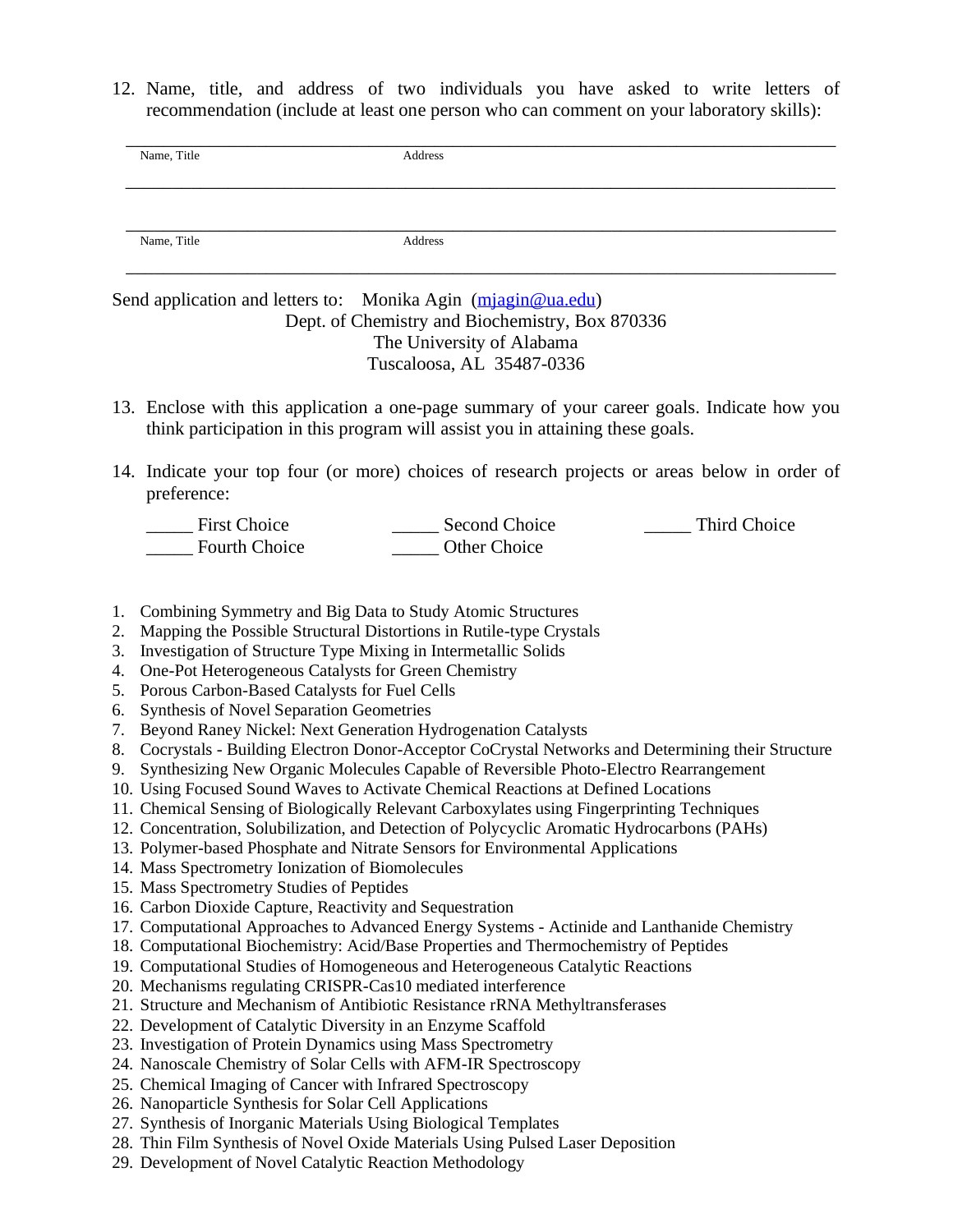- 30. New Reagents for Organic Synthesis
- 31. Total Synthesis of Natural Products
- 32. Electrochemical and Optical Sensors
- 33. Nanoelectrochemistry for Ultrasensitive Detection
- 34. Nanomaterials for Batteries
- 35. Organic Solar Cells
- 36. Catalysis for Storing Energy and Converting Carbon Dioxide to Solar Fuels
- 37. Designing Metal Based Drugs that Target Cancerous Cells
- 38. Dye-Sensitized Solar Cells: Designing Molecules to Move Electrons Around
- 39. Influence of protein-RNA interactions in regulating tRNA-modifying hydroxylase activity
- 40. Bioengineering of Tailored Oxidase/Oxygenase Metalloenzymes
- 41. Demystifying Metalloenzyme Function for Improved Understanding of Neurodegenerative Disease
- 42. Advanced Thermoplastics
- 43. Polymers for Drug Delivery
- 44. New Catalysts for Environmentally Benign Synthesis
- 45. Organometallic Catalysts in Organic Synthesis
- 46. Ligand Assisted C-H and C-O Bond Activation
- 47. Asymmetric Reaction Methodology
- 48. Medium Ring Carbocycles and Cytotoxic Xenia Diterpenoids
- 49. Novel Antiinflammatory and Anticancer Agents
- 50. Chemical Ordering in Binary Alloy Nanoparticles
- 51. Metal and Metal Oxide Nanoparticle Catalysis
- 52. Development of Chemical Sensors for Airborne Pollutants
- 53. Synthesis of Nanostructured Thermoelectrics: Materials that Convert Heat into Electrical Power
- 54. Metal-Organic Frameworks for Gas Separations and Catalysis
- 55. Antibiotic Resistance of Gram-Positive Pathogens
- 56. Electron Transfer in DNA Processing Enzymes
- 57. Biochemistry of Chromium
- 58. Metallotherapeutics
- 59. Synthesis of Agents for the Treatment of Diabetes
- 60. DNA Origami without the DNA
- 61. Fluorescent Nucleosides for DNA and RNA
- 62. Ethics in Chemistry